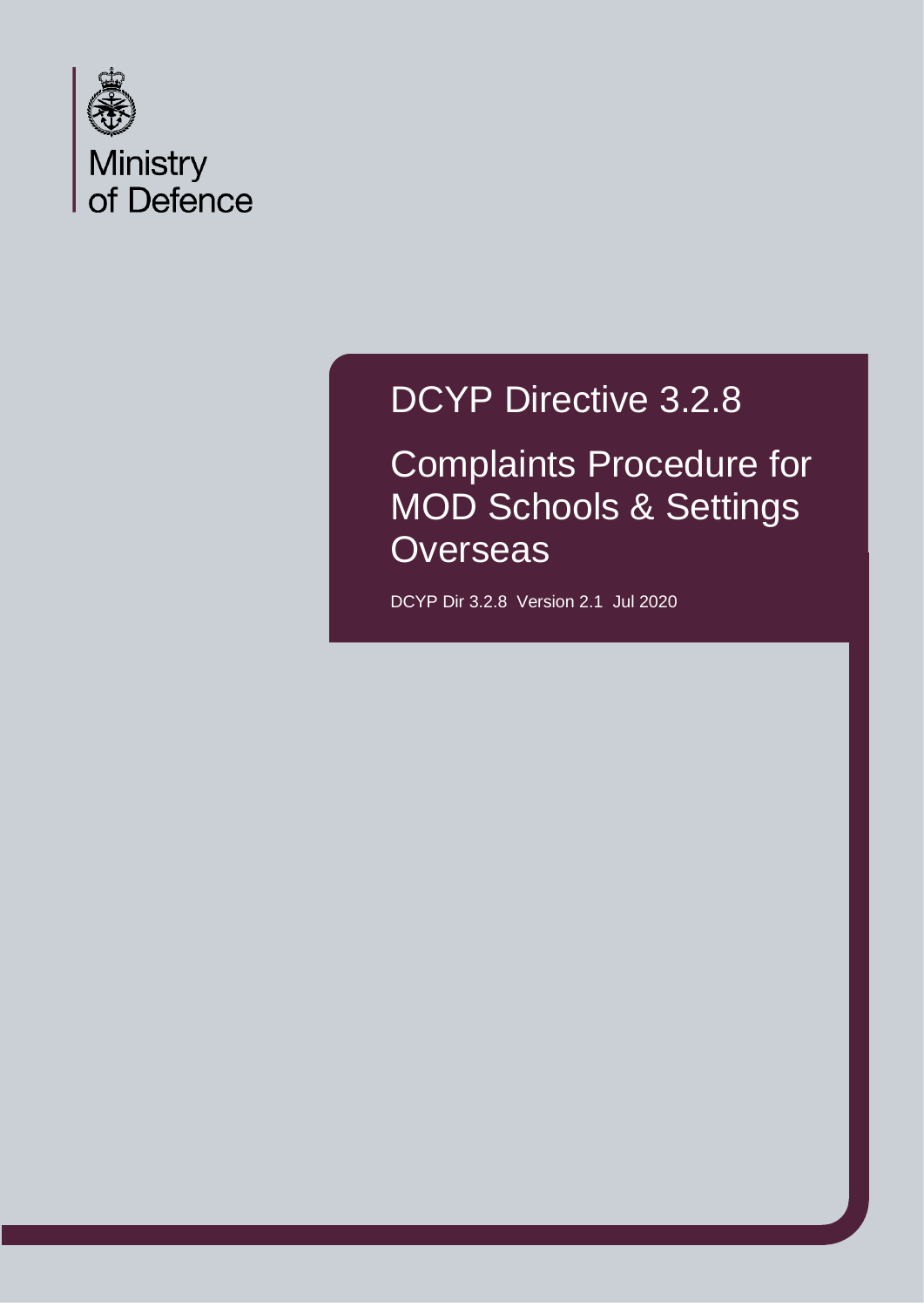### **General**

| <b>Authorisation</b>                                | <b>Director DCYP</b>                                                  |
|-----------------------------------------------------|-----------------------------------------------------------------------|
| <b>Senior</b><br><b>Responsible</b><br><b>Owner</b> | <b>HQ DCYP Chief Education Officer</b>                                |
| <b>Points of</b><br><b>Contact</b>                  | Assistant Chief Education Officer (Upavon) 01980 61 5681              |
|                                                     | Assistant Head Ops and Plans (MOD Schools) 01980 61 8032              |
| <b>Review Date</b>                                  | <b>Jul 2022</b>                                                       |
| <b>Related</b><br>Policy/<br><b>Guidance</b>        | Section 29 The Education Act 2002                                     |
|                                                     | Best Practice Advice for School Complaints Procedures (Department for |
|                                                     | Education 2016)                                                       |
|                                                     | Joint Service Publication (JSP) 834: Safeguarding                     |
|                                                     | <b>MOD Civilian Policy for Misconduct and Discipline</b>              |
|                                                     | MOD Civilian Policy for Greivance and Dispute Resolution              |
|                                                     | DCYP Directive 3.2.9 Pupil Exclusion                                  |
|                                                     |                                                                       |
| <b>Annex A</b>                                      | <b>Guidance for Complainants</b>                                      |
| <b>Annex B</b>                                      | <b>Complaints Form</b>                                                |
| Annex C                                             | Complaints Procedure - School Governance Committee                    |
| <b>Annex D</b>                                      | <b>Timetable for Complaints</b>                                       |
| Annex E                                             | <b>Model Letters</b>                                                  |

### **Introduction**

1. In accordance with Section 29 of the Education Act 2002, all Local Authority (LA) maintained schools must make available a procedure to manage complaints relating to their school. The procedures laid out in this document mirror, where reasonably practicable overseas, the statutory requirements placed upon schools and settings in England's maintained education sector.

### **Aim**

2. This Directive aims to provide direction on the procedures that MOD schools and settings overseas are to follow in the management of complaints relating to their establishments.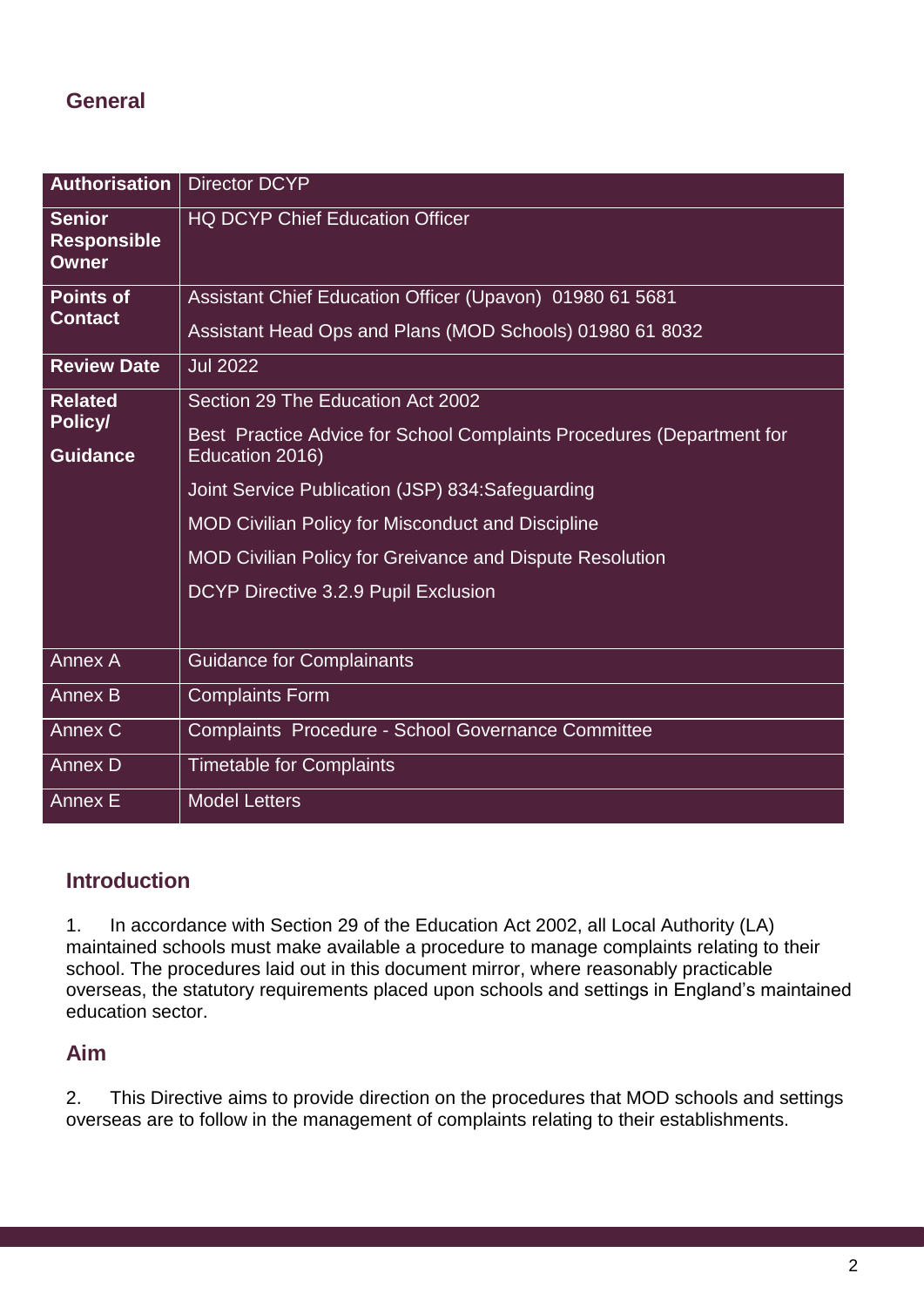# **Scope**

3. This Directive only applies to MOD schools/settings overseas. The Queen Victoria School (QVS) follows Scottish National statutory requirements; their policy is accessed on their website. Please note that it is a statutory requirement within Scotland for all boarding schools to make their complaints log available to the Care Inspectorate as part of an annual unannounced inspection.

4. **Where a concern or complaint indicates that a child is at risk of harm, MOD school staff are to follow the procedures directed through JSP 834 for safeguarding and child protection and DCYP Policy Directive 3.2.2 for allegations of a Safeguarding nature.**

5. This Directive does not cover complaints procedures relating to:

a. **Admissions**; DCYP personnel are directed to follow guidance contained in the MOD Schools Admissions Directive which will be published separately.

b. **Safeguarding**; DCYP personnel are directed to follow policy contained in JSP 834: Safeguarding;

c. **Pupil Exclusion**. DCYP direction on appealing against decisions on pupil exclusion is contained in DCYP Directive 3.2.9: Pupil Exclusion.

d. **Whistleblowing**. DCYP personnel are to follow MOD Civilian policy for whistleblowing;

e. **Grievance**. DCYP personnel are to follow MOD Civilian policy for grievance and dispute resolution.

f. **Misconduct and Discipline.** The MOD Civilian policy for discipline and misconduct applies to all DCYP personnel. In addition to this, Soulbury and Teaching grades employed by DCYP are subject to separate standards of conduct governed by England's National Teaching Standards.

6. Advice and guidance on MOD Civilian procedures for Whistleblowing, Grievance, Misconduct and Discipline may be sought from the HQ DCYP Civilian Workforce Team in the first instance.

7. Locally Employed Civilians (LECs) will follow separate policy and procedures as directed by their employing authority.

# **Identifying a Complaint**

8. It is important to understand the difference between a complaint and a concern. A  $\rm{concern}^1$  is defined as "an expression of worry or doubt over an issue considered to be important for which reassurances are sought". MOD schools/setting will resolve concerns through day-to-day communication as far as possible. Early and informal resolution will reduce the likelihood of a concern developing into a complaint.

<sup>&</sup>lt;sup>1</sup> DFE quidance.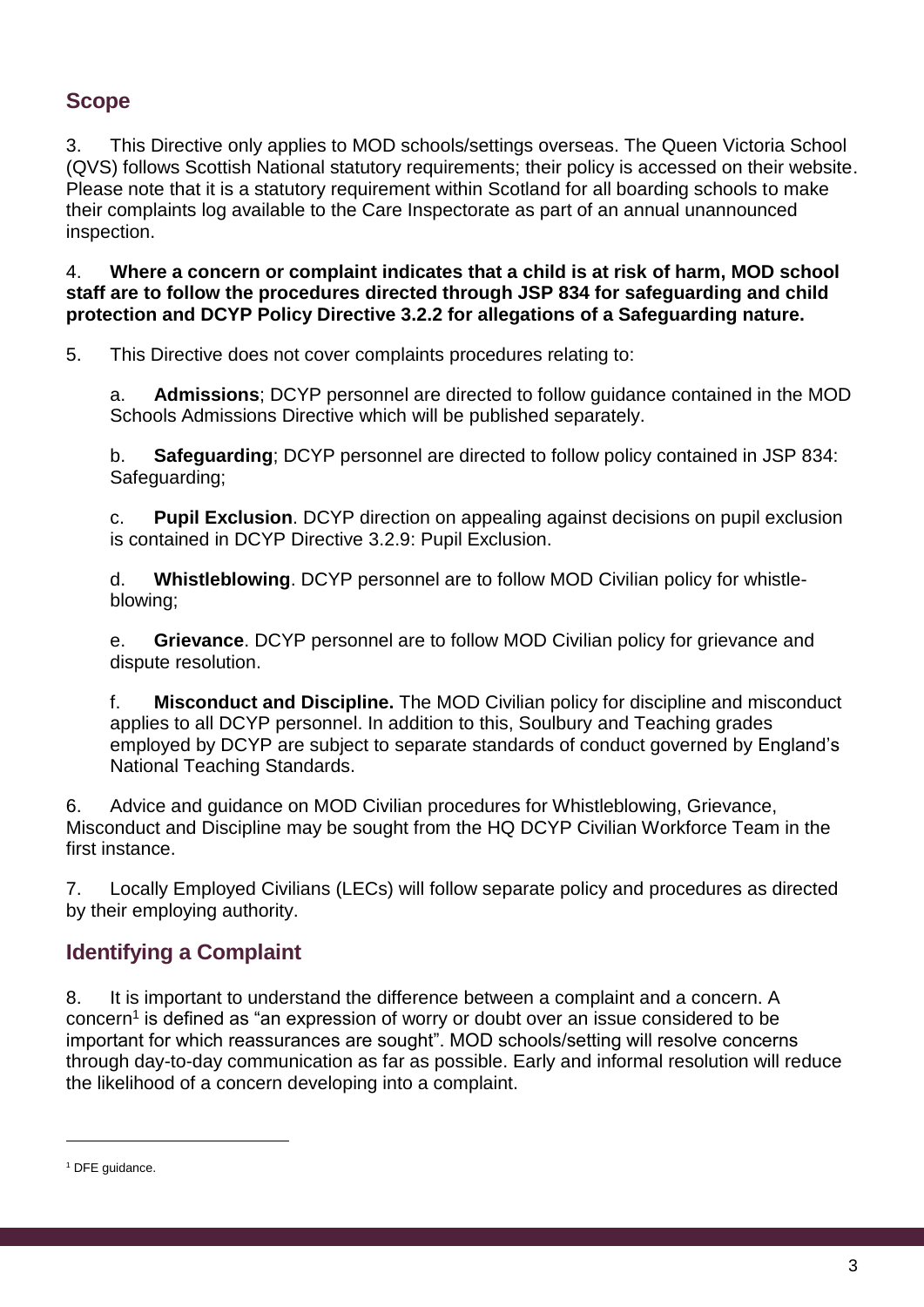9. A complaint is defined as 'an expression of dissatisfaction however made, about actions taken or a lack of action'<sup>2</sup>. Complaints will be managed informally where possible and at the earliest possible stage.

# **Responsibilities**

10. The complainant (the person making the complaint) will receive a more effective response to their complaint if they:

- a. Co-operate with the school in seeking a solution to the complaint;
- b. Contact the school as early as possible with the full details;

c. Respond promptly to requests for information or meetings or in agreeing the details of the complaint;

d. Ask for assistance as needed;

- e. Treat all those involved in the complaint with respect and in confidence.
- 11. MOD school head teachers/settings managers are to<sup>3</sup>:

a. Designate a complaints coordinator, (independent of those involved in the complaint) to have responsibility for the operation and management of complaints within their school;

b. Designate a senior member of staff other than the head teacher/setting manager to act as a mediator on behalf of class/head teacher/setting manager if required during the process;

c. Conduct investigations into formal complaints in accordance with this directive;

d. Appoint an independent investigator as appropriate (this can be the complaints coordinator);

e. Conduct a lessons-identified exercise following every formal complaint.

12. The complaints coordinator will:

a. Ensure that the complainant is provided with the Guidance at Annex A and is fully updated at each stage of the procedure;

b. Make sure that all involved in the procedure are aware of any legislation around complaints including the Equality Act 2010, Data Protection Act 2018 and Freedom of Information Act 2000;

 $\overline{a}$ 

<sup>2</sup> DfE 'Best Practice Advice for School Complaints Procedures 2016'.

<sup>&</sup>lt;sup>3</sup> These appointments must be made in the event of a complaint. How the school/setting chooses to allocate these roles is at the discretion of the head teacher/setting manager.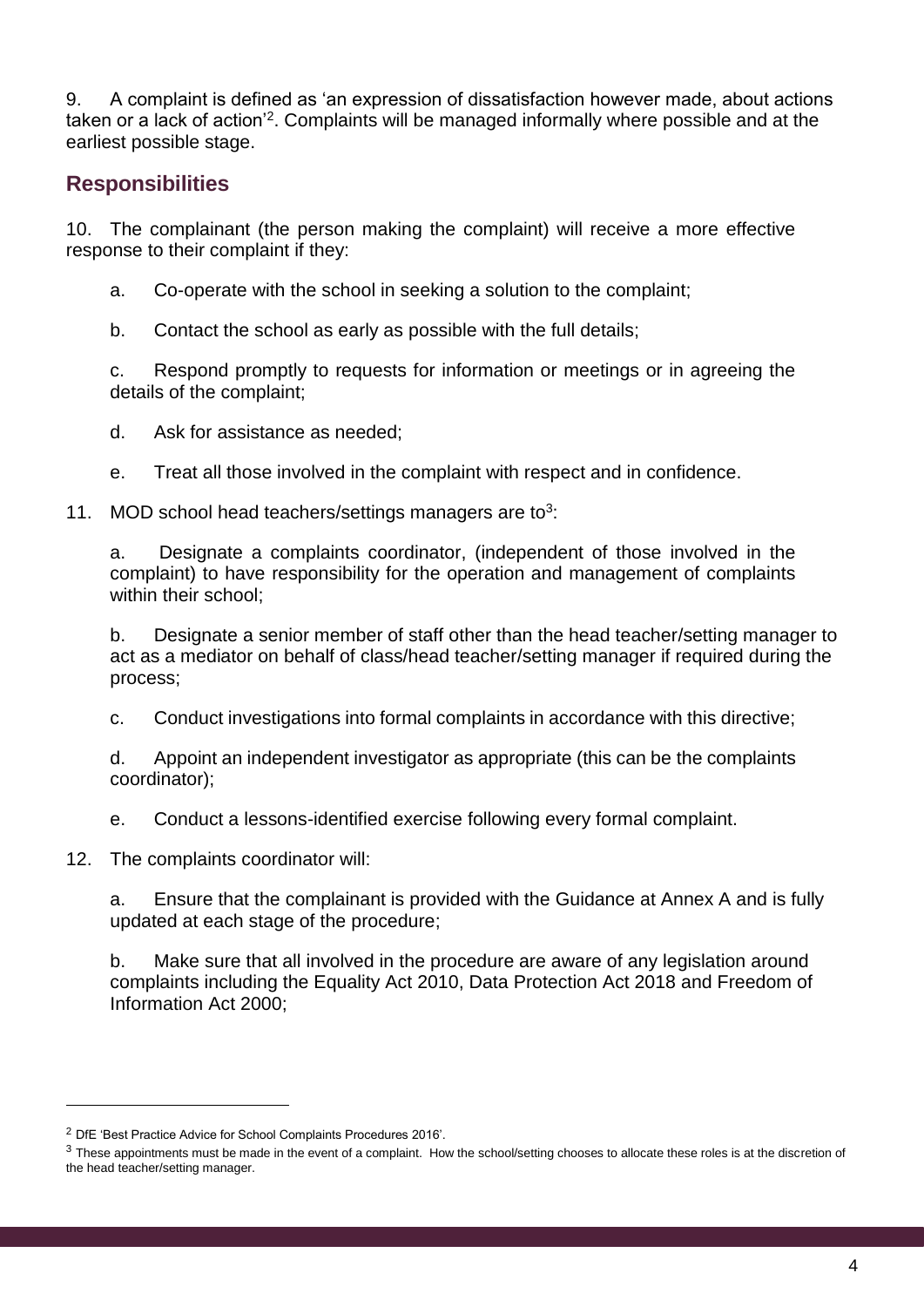c. Liaise with any member of staff, the head teacher, the chain of command and Clerk to Governors to make sure the complaints procedure is followed;

d. Conduct the investigation if directed to do so (See Para 16 below);

e. Keep records (See Para 24 below);

f. Be aware of issues regarding sharing third party information and additional support required such as that of an interpreter.

13. The Investigator is the person involved at the formal stages of the procedure. They will provide a comprehensive, open, transparent and fair consideration of the complaint through:

a. A sensitive and thorough conversation with the complainant to establish what has happened and who has been involved;

b. Consideration of records and any other relevant information;

c. The interview of staff and children and any others relevant to the complaint;

d. Analysing any relevant information;

e. Liaison with the complaints co-ordinator to ascertain what the complainant feels would put things right;

f. Identifying solutions and making recommendations regarding actions to resolve the issues;

g. Being aware and mindful of the timescales within the procedure to responding;

h. Writing the outcomes to the complainant in plain and clear language. The person undertaking the investigation will at all times conduct interviews with an open mind and be prepared to persist in the questioning and keeping notes of interviews (or arranging for an independent note-taker to record minutes of any meetings).

14. The School Governance Committee (SGC) is responsible for:

a. Conducting hearings as required using the process outlined in this directive.

# **Principles for investigation.**

15. When investigating a complaint, MOD schools/settings will need to clarify:

- a. What has happened, and why;
- b. Who was involved;
- c. What the complainant feels would put things right.

16. The intention is to address complaints as quickly as possible. To achieve this, realistic and reasonable time limits will be set for each action within each stage.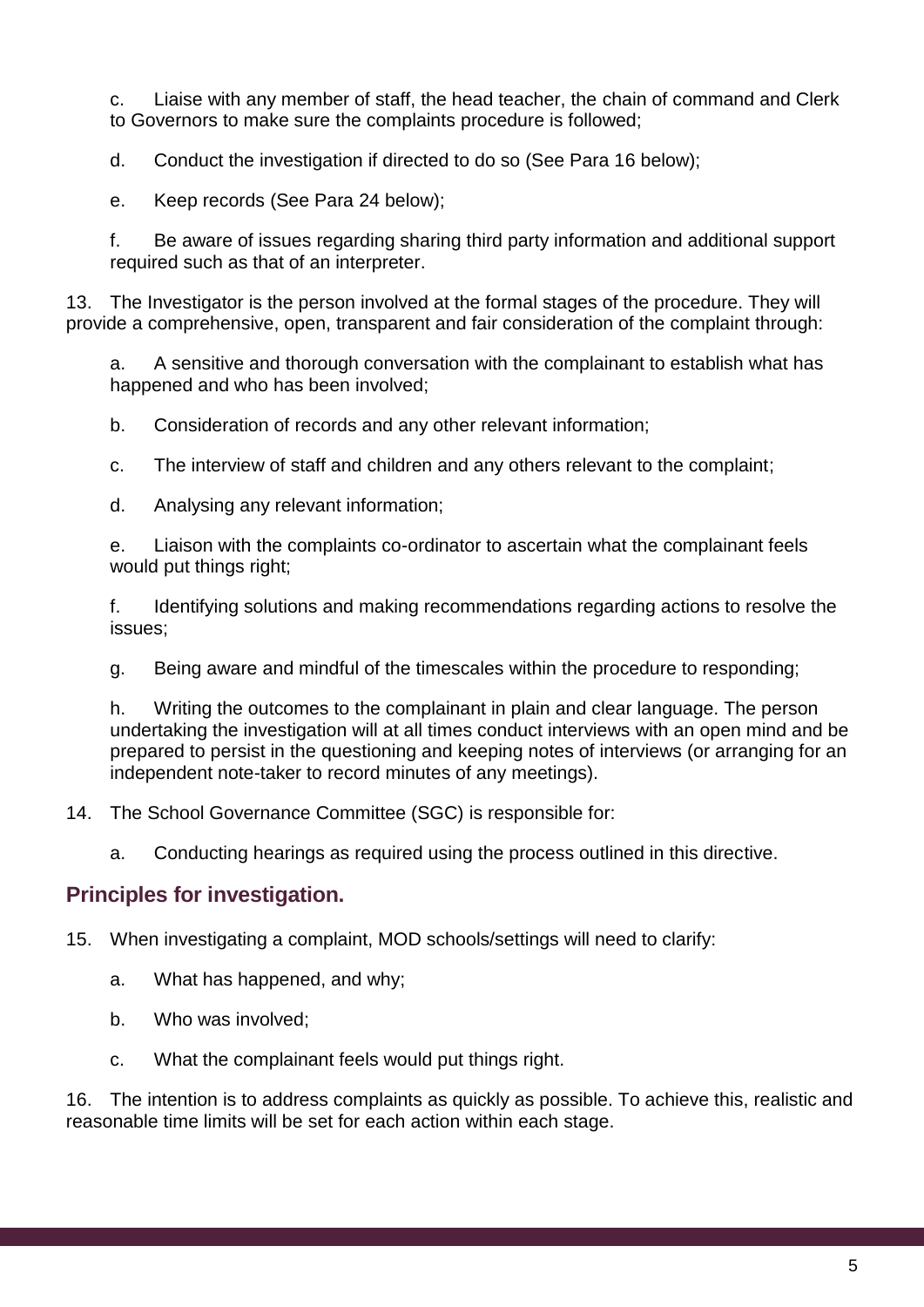17. Where further investigations are necessary, new time limits will be set, and the complainant will be sent details of the new deadline with an explanation for the delay. If the complaint is complex and requires investigation that cannot be completed within the directed time limits, new time limits can be set. The complainant will be informed of the new deadline and an explanation for the delay.

18. To enable appropriate investigation, complaints are to be raised as soon as possible after an incident arises and no later than 3 months afterwards. Exceptions to this time frame will be considered in circumstances where there were valid reasons for not making a complaint within the timeframe and where the complaint can still be investigated in a fair manner for all involved. Any person can make a complaint about provision of facilities or services that a MOD school/setting provides within the scope of this directive.

19. Anonymous complaints will not be considered unless there are exceptional circumstances; for example, where there are safeguarding, or child protection concerns or allegations of bullying.

20. If conduct or performance procedures are invoked as a result of the complaint, the details of the action taken will remain confidential. However, it is permissible for the complainant to be informed that appropriate action has been taken under MOD procedures.

21. All DCYP personnel are entitled to dignity at work and any complaints made should not involve verbal abuse or, if the complaint is written it should not contain wording that might be a potential defamation of character. In the event of verbal abuse, the complainant will be asked to leave to premises. In the event of a written complaint being derogatory, HQ DCYP will be contacted for advice, as will the teacher's union.

# **Record Keeping**

22. All MOD schools/settings are to keep details of complaints<sup>4</sup> received and provide annual returns at the end of each academic year, to HQ DCYP, Assistant Head Ops and Plans (MOD Schools), the district ACEO and the Chair of their School Governance Committee (SGC).

23. The complaints coordinator will process and maintain records of complaints in a 'complaints folder' in accordance with DCYP Directive 7.1.2: Records Management.

24. The Assistant Head Ops and Plans will monitor the volume and nature of complaints made under the procedures defined in this directive.

# **Resolving Complaints**

25. At each stage in the procedure it is important to identify ways in which a complaint can be resolved. It might be sufficient to acknowledge that the complaint is valid in whole or in part. In addition, it may be appropriate to offer one or more of the following:

a. An apology;

<sup>4</sup> Complaints that have been submitted in writing or where an appointment to see a member of staff has been made.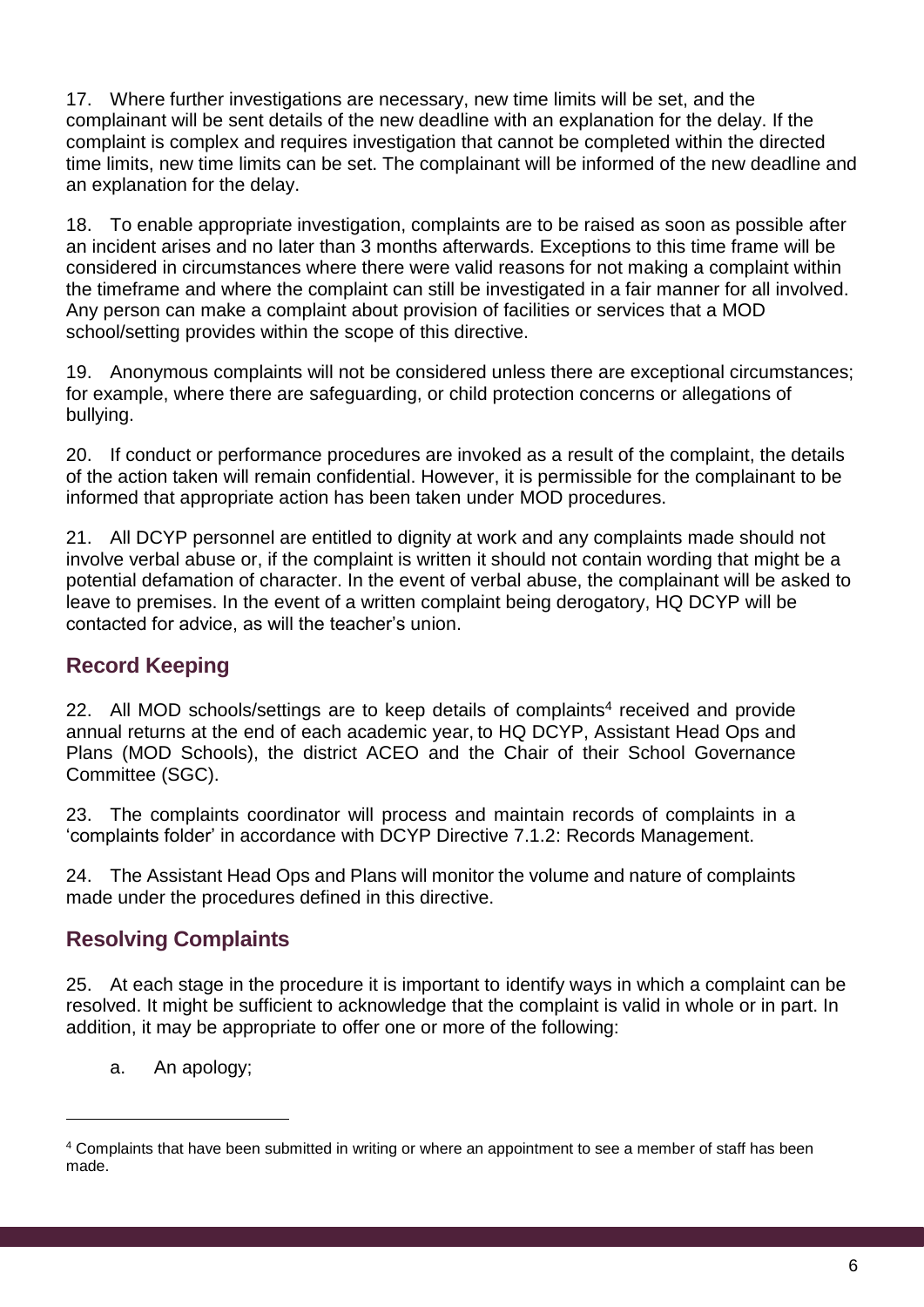- b. An explanation of why an action was undertaken in a certain way;
- c. An admission that the situation could have been handled differently or better;
- d. An assurance that the event complained of will not recur;

e. An explanation of the steps that have been taken to ensure that it will not happen again;

- f. An explanation of why the complaint is not being upheld;
- g. An undertaking to review school/setting policies in light of the complaint.

# **The Complaints Procedure**

26. There are three stages to the complaints procedure below and detailed in Annex A:

a. **Informal**: Complaints are heard by the member of staff concerned and if unresolved, raised to the head teacher or delegated member of staff (or the Chair of the School Governance Committee (SGC) for complaints about the head teacher);

b. **Formal Stage One**: Complaints are raised in writing and heard by the head teacher or delegated member of the staff (or to the Chair of the SGC for complaints about the head teacher);

c. **Formal Stage Two**: Complaints are heard by the SGC Complaints Appeal Panel.

On conclusion of the full procedure, there may be cases where a complainant remains dissatisfied; in these cases, the complainant may be informed that the matter is closed and will not be reconsidered.

27. **Informal.** Complaints are to be managed and resolved, whenever possible, informally. In most cases, complaints will be raised to the class teacher who will seek to resolve issues.

a. Complaints at this stage can be raised directly with the member of staff concerned, through an appointment in person, by telephone or in writing.

b. Where a complainant prefers to communicate with an alternative member of staff, this person is to be in the line management chain e.g. head of department, Key Stage coordinator or deputy head.

c. The member of staff may wish to refer the complainant to the designated mediator.

d. It may be appropriate to raise some informal complaints to the head teacher or delegated member of staff; this may be done through an appointment in person, by telephone or in writing.

e. Head teachers will investigate the issue or delegate the investigation to a member of staff or an independent investigator.

f. **Timelines.** Informal complaints will be resolved within fifteen school days from the date the complaint was raised with the relevant member of staff.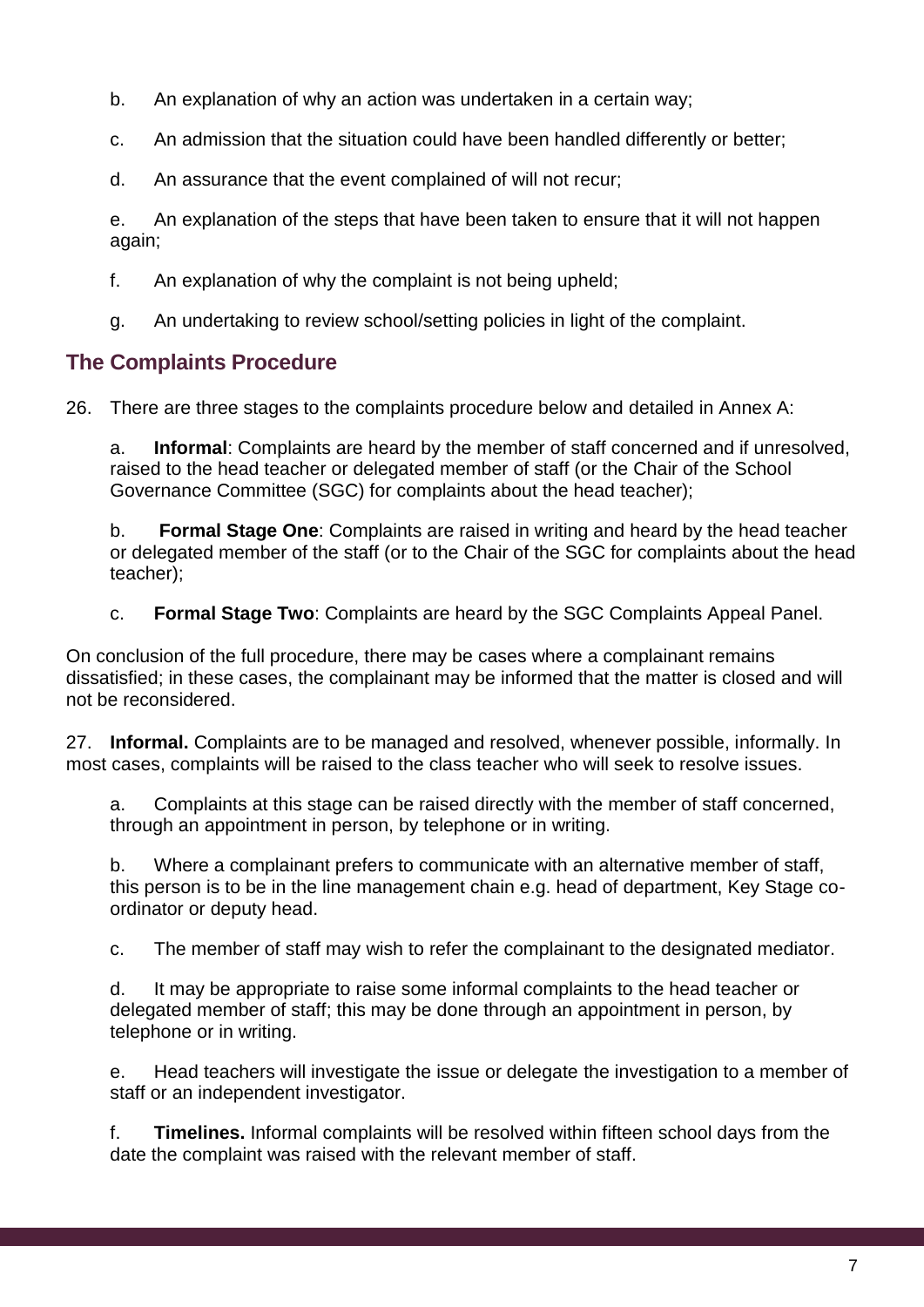28. **Formal Stage One.** Formal procedures should only be invoked when initial attempts to resolve the issue are unsuccessful and the person raising the concern remains dissatisfied and wishes to take the matter further.

a. The district ACEO, local to the school is to be informed when a complaint reaches this formal stage and throughout the duration of the procedure.

b. Where a complaint is not resolved through the informal procedure, the complainant will be provided with information about the formal procedure by the complaints coordinator.

c. Complainants must put the complaint formally in writing to the head teacher, using the Complaints Form at Annex B and including all supporting information e.g. names of potential witnesses, dates and times of events, and copies of relevant documents as well as their requested resolution.

d. The head teacher will acknowledge receipt of the complaint in writing and provide an opportunity to meet the complainant to discuss the complaint.

e. The head teacher will conduct the investigation or appoint a senior member of staff to do so on their behalf. The head teacher or appointed member of staff will gather evidence and conduct interviews as appropriate.

f. It may not be appropriate to conduct an interview in case it prejudices a LADO or police investigation. Where it is necessary to interview the respondent (the subject) of a formal complaint, they may be accompanied by a friend or union representative.

g. The respondent will be provided with a copy of the complaint and supporting evidence presented by the complainant. Information about third parties should be redacted.

h. On conclusion of the investigation, the head teacher will reach a decision about the complaint and communicate this in writing to the complainant and the respondent(s). The written response should include a full explanation of the decision. If the complaint is upheld in whole or in part, it should include what action the school/setting will take to resolve the complaint. Head teachers (or designated staff) are to adapt the model closure letter at Annex E.

i. **Timelines.** The formal stages will be concluded within fifteen school days from the date the complaint was received by the head teacher. If the complaint is complex and cannot be resolved within this period, the head teacher should write to the complainant giving a revised target date for completion.

29. **Formal Stage Two - Appeal.** If the head teacher does not uphold the complaint or the complainant remains dissatisfied, the complainant should be advised to raise the complaint for consideration by a sub-committee of the SGC. Full details of the complaint should be set out in writing and sent to the Chair of the SGC.

a. The sub-committee will comprise of two SGC members, a head teacher from a different school/setting, and a senior representative from DCYP.

b. No members of the sub-committee should have had any prior involvement in the case. Staff members at the school may not serve on the complaints sub-committee.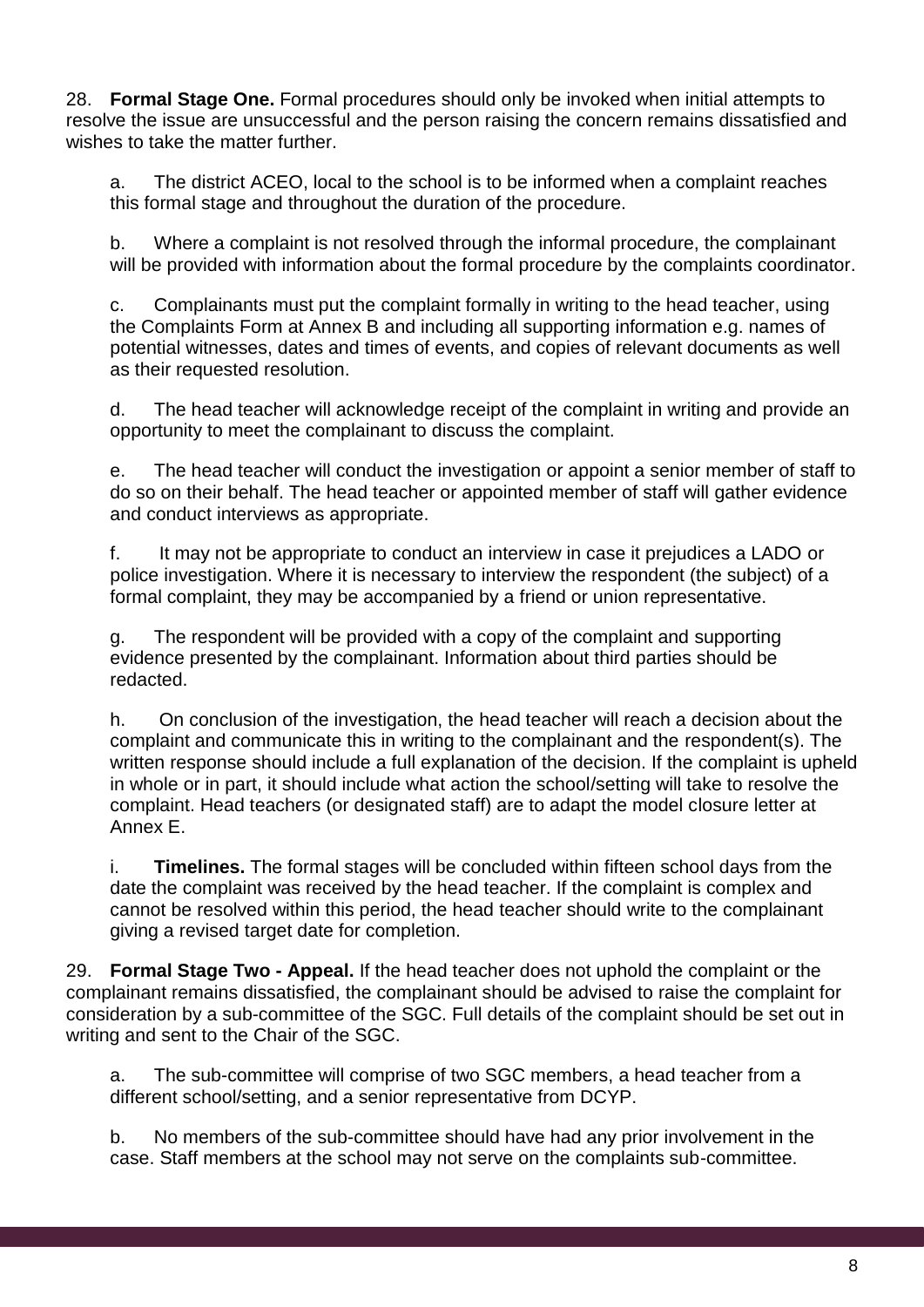c. Video conference facilities should be used where members of the panel are not able to attend in person. If this is not possible, the SGC members of the sub-committee will hear the complaint on their own and share the evidence with the HQ DCYP representative before the three members of the sub-committee make their collective decision.

d. The complaints sub-committee should invite the respondent and the head teacher to a hearing and provide details of the arrangements. The procedure for the hearing is described at Annex C and a model letter is at Annex E.

e. If the complaint is not upheld, the Chair of the sub-committee will write to the complainant notifying him/her of the decision and confirm that there is no further right of appeal. The sub-committee may adapt the model closure letter at Annex E.

f. If the complaint is upheld in whole or in part, the sub-committee will make written recommendations to the ACEO local to the school, for review by the Chief Education Officer. In the light of such recommendation(s), the Chief Education Officer may direct alternative resolution actions regarding the complaint. The Chair of the sub-committee will notify the complainant of the outcome.

g. **Timelines.** The Appeal stage should normally be completed within twenty school days of the complaint being received by the SGC.

# **Complaints about actions of the head teacher**

30. **Informal.** Where a complaint is about the head teacher the complainant should first directly approach the head teacher to resolve the issue informally.

a. If the complaint is not resolved at this stage, the head teacher will direct the complainant to the Chair of the SGC.

b. **Timelines.** Complaints at this stage should be resolved within fifteen school days from the date the complaint was first raised with the head teacher.

31. **Formal Stage One.** If the complainant is dissatisfied with the outcome at the informal stage, the complaint can be considered by a sub-committee of the SGC. Full details of the complaint should be set out in writing and sent to the Chair of the SGC.

a. The sub-committee will comprise two SGC members and a suitable senior representative of HQ DCYP.

b. No members of the sub-committee should have had any prior involvement in the case. Staff members at the school/setting may not serve on the complaints sub-committee.

c. Video conference facilities should be used for panel members who are not able to attend in person. If this is not possible, the SGC members of the sub-committee should hear the complaint on their own and share the evidence with the HQ DCYP representative before the three members of the sub-committee make their collective decision.

d. The chair of the sub-committee should notify the complainant and the head teacher of the arrangements for the hearing.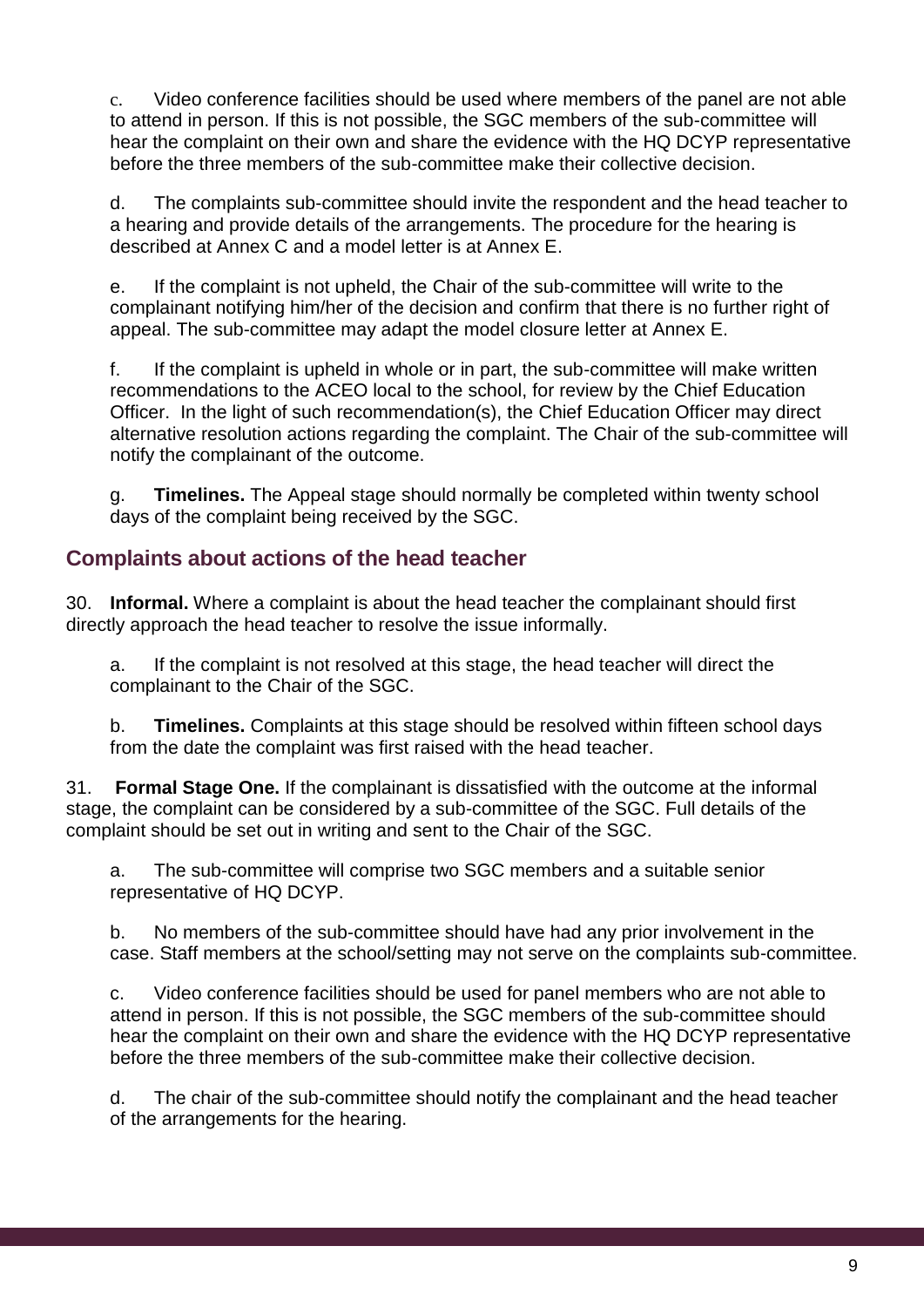e. After the hearing, the chair of the sub-committee should write to the complainant notifying him/her of the decision. If the complaint is not upheld, the complainant should be informed of his/her right of appeal. A model letter is at Annex E.

f. **Timelines.** The formal stage should be completed within fifteen school days from the date the complaint was received by the chair of the SGC.

32. **Formal Stage Two - Appeal.** If the complainant is dissatisfied with the outcome of the formal procedure, s/he should put the complaint in writing and send it to the Chief Education Officer (or nominated deputy during absence) using the Complaints Form at Annex B.

a. The Chief Education Officer will nominate the district ACEO to investigate the complaint.

b. Where it is necessary to interview the head teacher, the head teacher may choose to be accompanied by a friend or union representative. The head teacher will be provided with a copy of the complaint and any additional evidence presented by the complainant.

c. On conclusion of the investigation, the investigator will provide a report with recommendations to the Chief Education Officer who will act as the deciding officer.

d. The Chief Education Officer will provide a written response to the complainant including a full explanation of the decision and the reasons for it. If the complaint is upheld in whole or in part, the response will confirm what action will be taken to resolve the complaint.

e. **Timelines.** The Appeal stage will normally be completed within twenty school days of the complaint being received by the Chief Education Officer.

### **Complaints from pupils**

33. Complaints from pupils about a MOD school/setting member of staff, service or facility raised by a pupil of the school/setting will be managed in accordance with this directive.

34. **Informal**. At this stage, complaints will be raised with the class teacher or the teacher with pastoral responsibility. Pupils have the opportunity to raise informal complaints in person to their class teacher/form tutor.

a. Where the complaint is initially made to another member of staff, that member of staff will refer the matter to the class teacher/form tutor.

b. Where the complaint is about the class teacher or teacher with pastoral responsibility, the pupil may instead raise the complaint with a senior member of staff.

35. **Formal Stage One.** If the pupil is dissatisfied with the outcome of the informal procedure, the complaint will need to be raised to the head teacher. Although it is helpful for the pupil to put the complaint in writing, it is not essential.

a. After considering the pupil's complaint, the head teacher should provide the pupil with a written response, set out in language which is accessible to the pupil and explaining the reasons for decisions and resulting actions.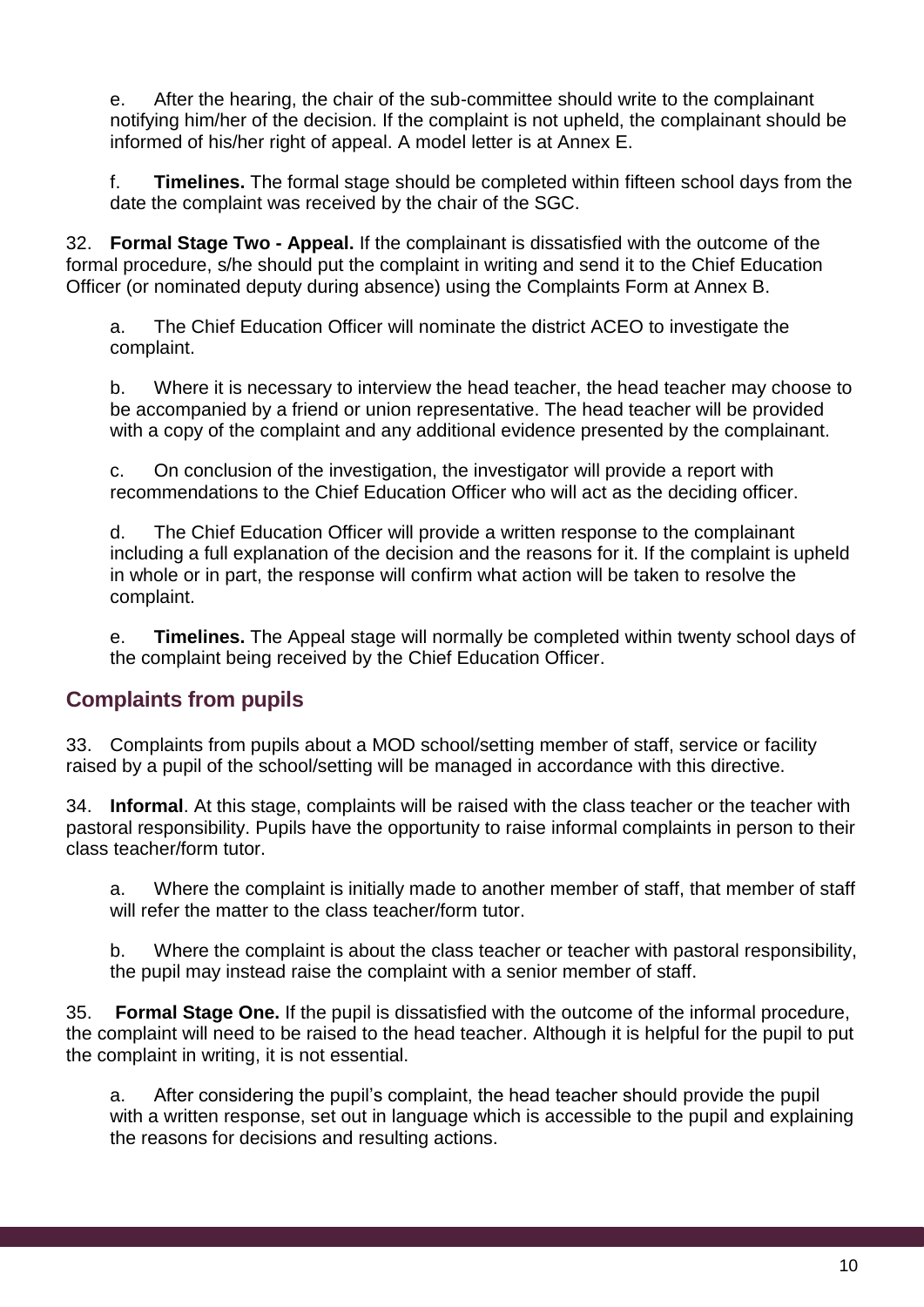b. Where an interview with a pupil is necessary, Children/young people will be told what the interview is about and that they can be accompanied; this can be by a member of staff or parents/carers.

36. **Formal Stage Two – Appeal.** If the pupil is dissatisfied with the outcome of the formal stage or if the complaint is about the head teacher, s/he has the right for the complaint to be considered by a sub-committee of the SGC. The complaint should be set out in writing and sent to the Chair of the SCG who will make arrangements for a meeting of the SGC sub-committee. A copy of the complaint should be sent to the district ACEO. Alternatively, the pupil may give the complaint to the head teacher for onward transmission to DCYP.

37. The pupil may be assisted in presenting his/her complaint, both in writing and at any hearing of the SGC sub-committee by:

- a member of the pupil's family;
- a fellow pupil:
- a member of staff, where this does not involve a conflict of interests.

38. The sub-committee will comprise four members: the Chair or Vice-Chair of the SGC (who will act as chair of the sub-committee) the district ACEO and two other members of the SGC.

39. The complaints sub-committee will decide whether there is sufficient written evidence to consider the complaint or if a hearing is needed. The sub-committee may also decide whether any further enquiries should be pursued prior to such hearing.

40. Where the sub-committee decides that a hearing should take place, the chair of the subcommittee should notify the pupil and the head teacher of the arrangements for the hearing. The procedure is described at Annex C.

41. If the complaint is not upheld, the chair of the sub-committee will write to the pupil notifying him/her of the decision, and confirming that there is no further right of appeal adapting the letter template at Annex E.

42. If the complaint is upheld in whole or in part, the sub-committee will make written recommendations to the district ACEO, for review by the Chief Education Officer, who will determine what action will be taken regarding the complaint. The Chair of the sub-committee will notify the pupil and the head teacher of the outcome adapting the letter template at Annex E.

43. **Timelines.** The appeal stage will normally be completed within twenty school days of the complaint being received by HQ DCYP.

# **Curriculum complaints**

44. The [Best Practice Advice for School Complaints Procedures \(DfE, 2016\)](https://www.gov.uk/government/uploads/system/uploads/attachment_data/file/489056/Best_Practice_Advice_for_School_Complaints_2016.pdf) issued in relation to Section 29 of the Education Act 2002, provides details for handling complaints about the delivery of the curriculum, including the New Curriculum and the provision of collective worship and religious education. Although not bound by this Act, DCYP seeks to mirror the provision made in the Act for curriculum complaints.

45. Parents have the opportunity to complain if they have concerns that a school/setting is failing: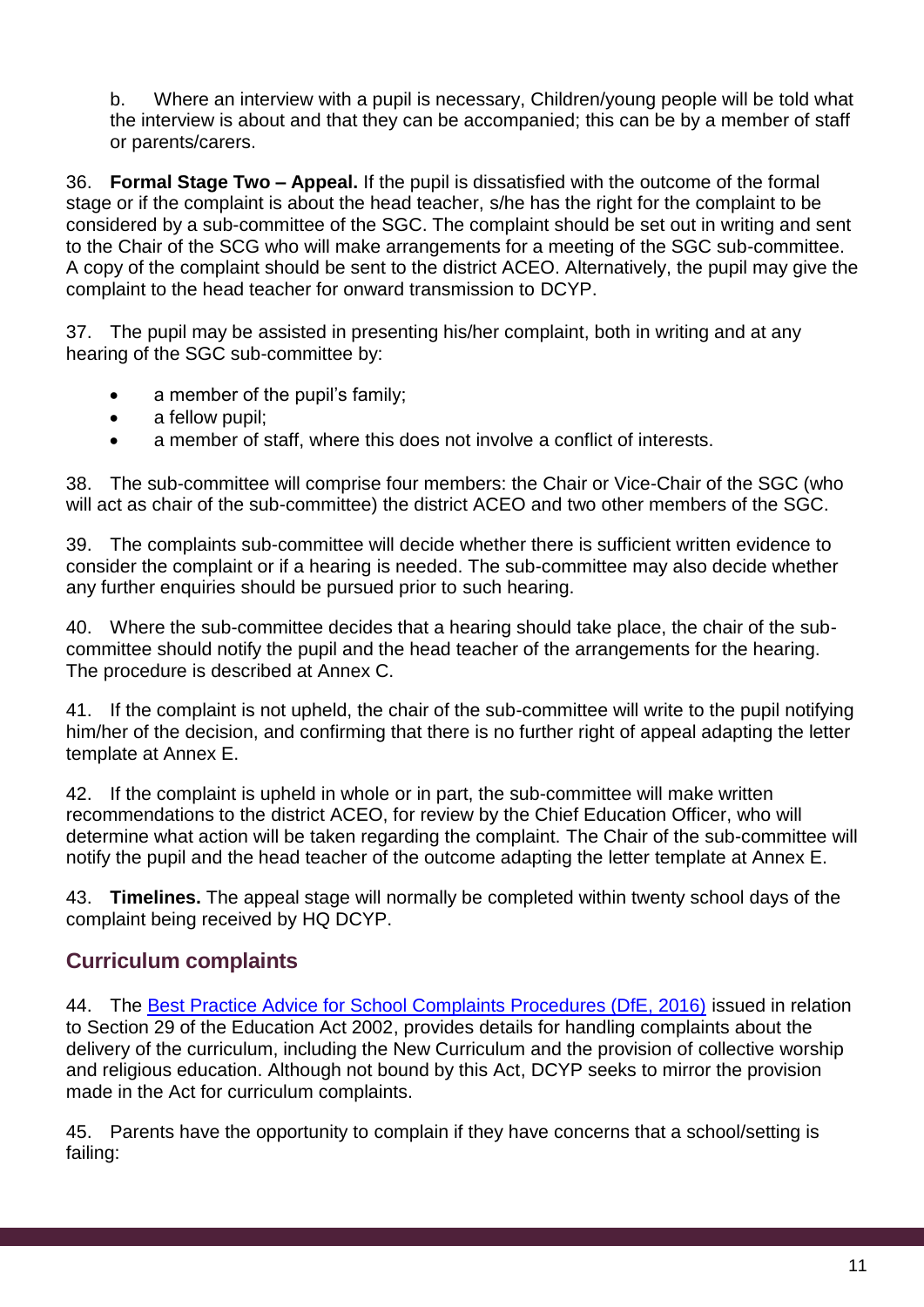- to provide an appropriate curriculum in the school/setting for a particular child;
- to follow the law on charging for school/setting activities;
- to offer only approved qualifications or syllabuses;
- to provide religious education and daily collective worship;
- to provide information that they are required to provide;
- to carry out any other statutory duty relating to the curriculum.

46. **Informal.** The complainant should raise the matter directly with the head teacher.

47. **Formal Stage One.** If not resolved at the informal stage, the complainant is to put the complaint in writing and forward it to the Chief Education Officer with a copy to the Director of Children and Young People Services. The Chief Education Officer will nominate the district ACEO to investigate the complaint. The procedure will follow the same pathway as for complaints about the actions of a head teacher.

48. **Formal Stage Two – Appeal.** If the complainant is dissatisfied with the outcome of the formal procedure, the complaint may be considered by a review panel comprising of the Chief Education Officer, and two senior members of DCYP (not including the original investigator).

# **Vexatious Complaints**

49. A vexatious complaint is one that is unmeritorious and/or a recurring complaint which seeks only to annoy or distress others or cause unnecessary administrative effort. The presumption will always be that a complaint has been submitted in good faith, even if it is not upheld. It will not be possible to make a judgement as to whether a new complaint is deemed vexatious until it has been properly investigated. Personnel are directed to follow policy on vexatious complaints within the MOD Civilian policy for grievance and dispute resolution.

50. On occasions when, despite all stages of the procedures having been followed, the complainant remains dissatisfied. If the complainant tries to reopen the same issue, HQ DCYP will inform them in writing that the procedure has been exhausted and that the matter is now closed.

### **Financial Compensation**

51. DCYP and its MOD schools/settings will not pay financial compensation as a response to complaints.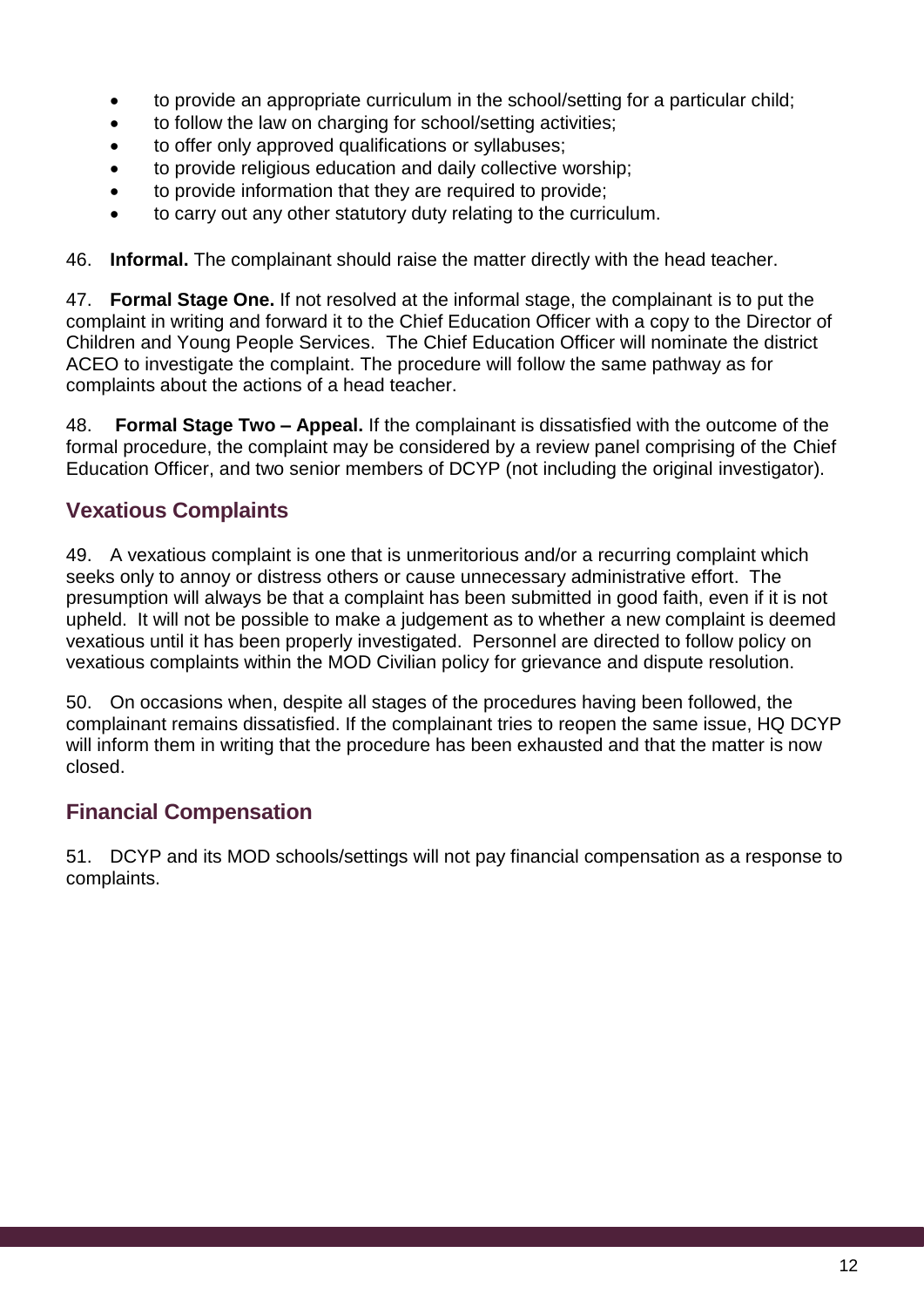### **MOD SCHOOLS/SETTINGS COMPLAINTS PROCEDURE – GUIDANCE FOR COMPLAINANTS**

If you want to make a complaint, this Annex summarises what you need to do. You can get a copy of the full procedure and a Complaints Form from the school/setting office. These can also be found on the individual school's website.

There are three stages to this procedure.

### **Informal Stage**

Concerns and complaints can be sorted out quickly by speaking with your child's class teacher, or, in secondary schools, the relevant subject teacher. The teacher will make every effort to address issues informally. It is important that both you and the school understand both sides of the issue. Teachers will explain their actions to you and will ask what you would like the school to do to put things right.

Teachers will normally be in the classroom during the day, but you can leave messages with the school/setting office and the teacher will respond to you.

### **Formal Stage One**

If you are not satisfied with the response and want to take the matter further, you will need to put your complaint in writing, using the form at Annex B, and send it to the head teacher/setting manager. You should include as much information as possible, e.g. dates and witnesses. This will help the head teacher/setting manager to investigate your complaint.

In some cases, the head teacher may find it necessary to meet with you to discuss your complaint.

When the complaint has been investigated fully, the head teacher will write to you and let you know his/her decision. If the head teacher agrees with your complaint, s/he will let you know what the school will do about it.

### **Formal Stage Two - Appeal**

If your complaint is not upheld, you may appeal to a sub-committee of the School Governance Committee (SGC). If you decide to appeal, you should put your complaint in writing to the chair of the School Governance Committee (SGC). You can get the chair's name and address from the school/setting office. You will be invited to attend and speak to the sub-committee. Annex C of this DCYP Directive explains what will happen at this meeting.

### **Complaints against the head teacher/setting manager**

As with complaints against teachers, there are three stages in the procedure. If you have a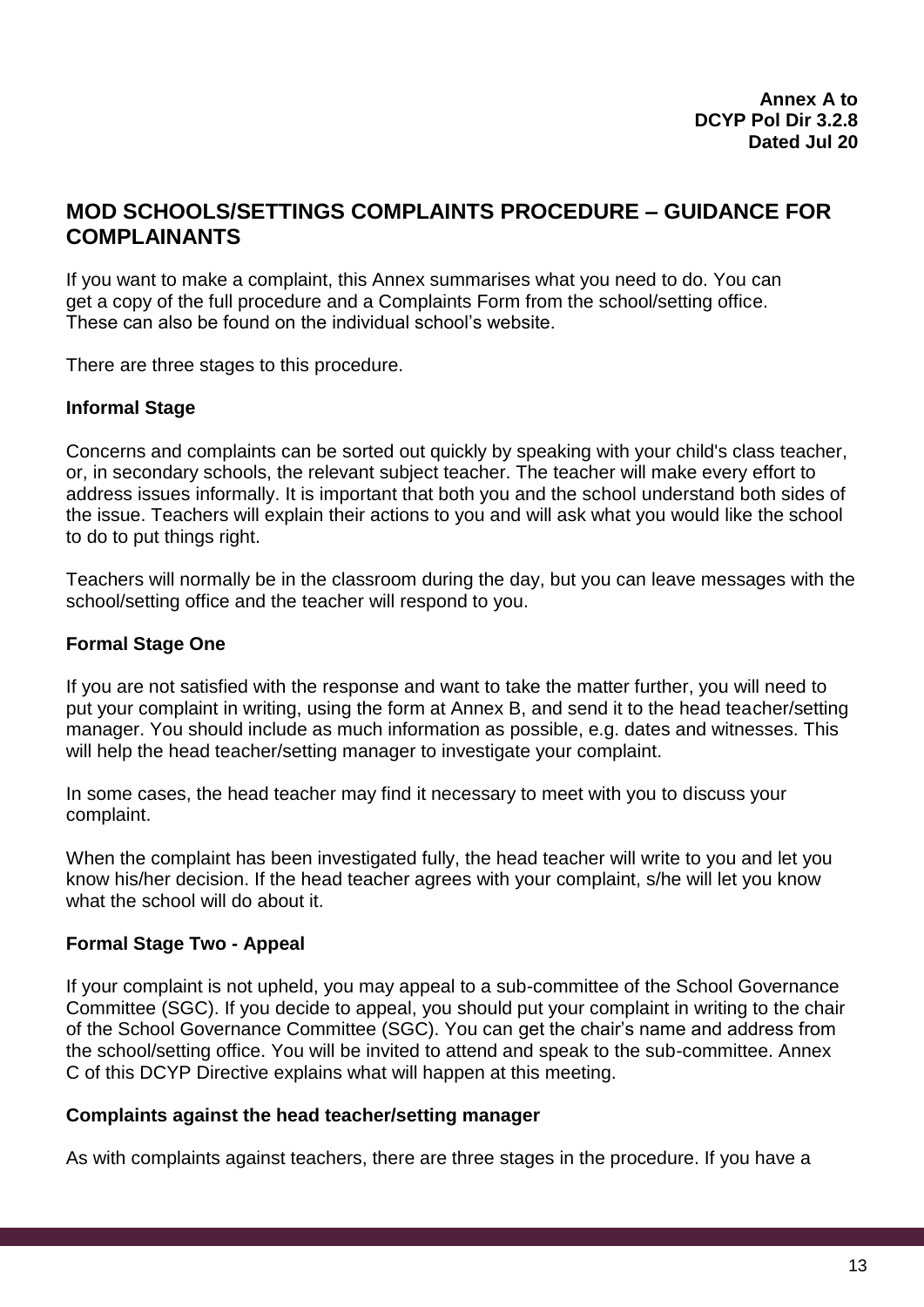complaint about what the head teacher/setting manager has done or not done, the first stage is to raise it directly with the head teacher/setting manager. If you remain dissatisfied, the second stage is to put your complaint in writing and raise it formally to the chair of the School Governance Committee (SGC).

The complaint will then be considered by a sub-committee of the SGC. If your complaint is not upheld, the next stage is to appeal to the Chief Education Officer for MOD schools. If you decide to appeal, you should put your complaint in writing, using the complaints form at Annex B, and send it to the Chief Education Officer, HQ DCYP, Trenchard Lines, Upavon, Wiltshire, SN9 6BE.

### **Timetable for dealing with complaints**

Complaints should be dealt with in the following periods:

Informal stage: 15 school days

Formal stage one: 15 school days

Formal stage two (Appeal): 20 school days

### **Complaints from pupils**

Pupils also have a right to make a complaint. Each school/setting will follow DCYP policy for dealing with complaints from pupils and will make procedures known to them in language that they will understand.

### **Complaints against DCYP personnel**

If you have a complaint about the actions of, or a decision made by, a member of DCYP personnel, the first step is to raise the matter informally with the person concerned. If you remain dissatisfied, you should put your complaint in writing for the attention of the Director, Directorate Children & Young People, Trenchard Lines, Upavon, Wiltshire, SN9 6BE.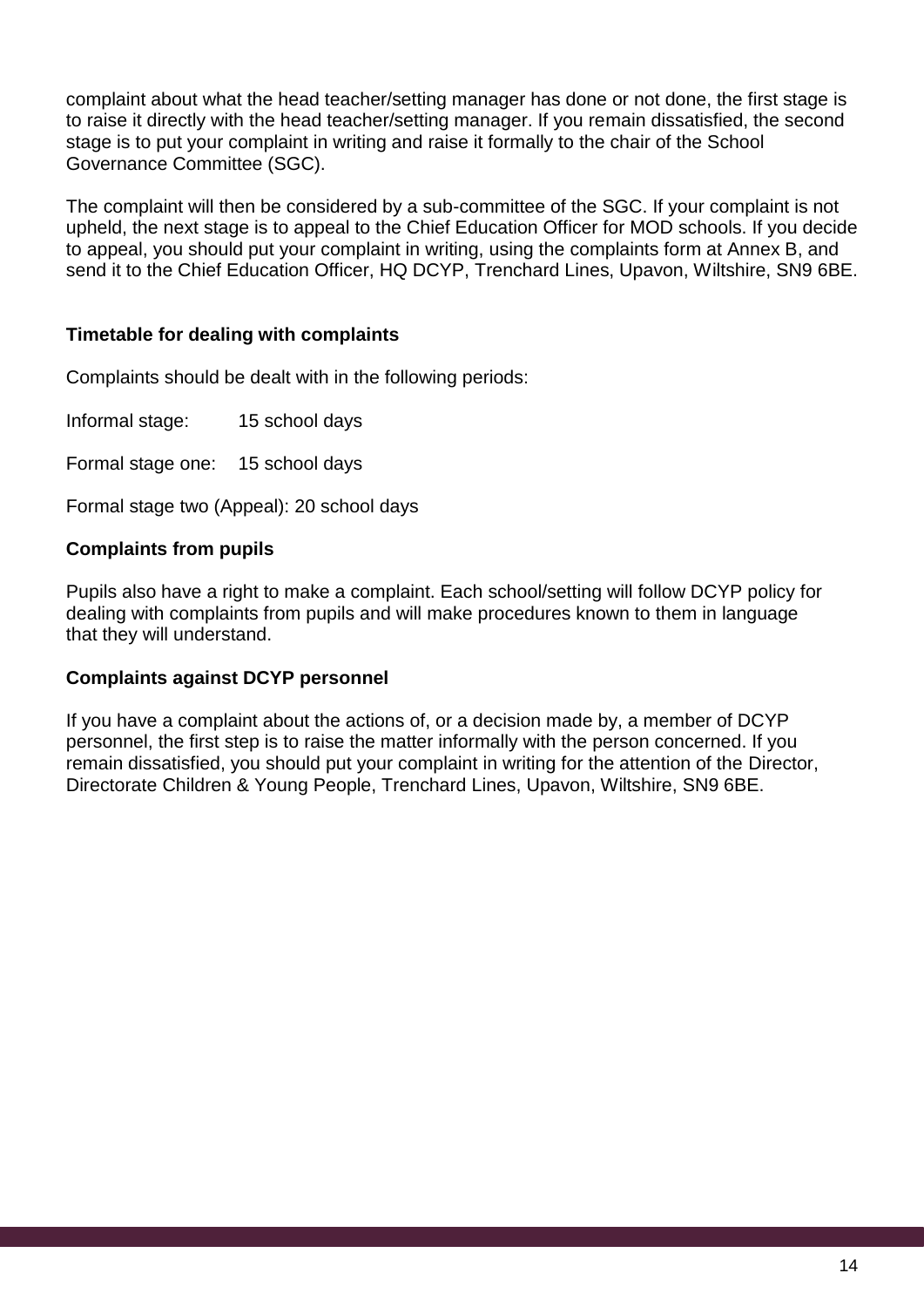# **COMPLAINTS FORM**

| Your name:                      |  |  |
|---------------------------------|--|--|
| Pupil's name:                   |  |  |
| Your relationship to the pupil: |  |  |
| Address:                        |  |  |
| Telephone number:               |  |  |

Please give details of your complaint: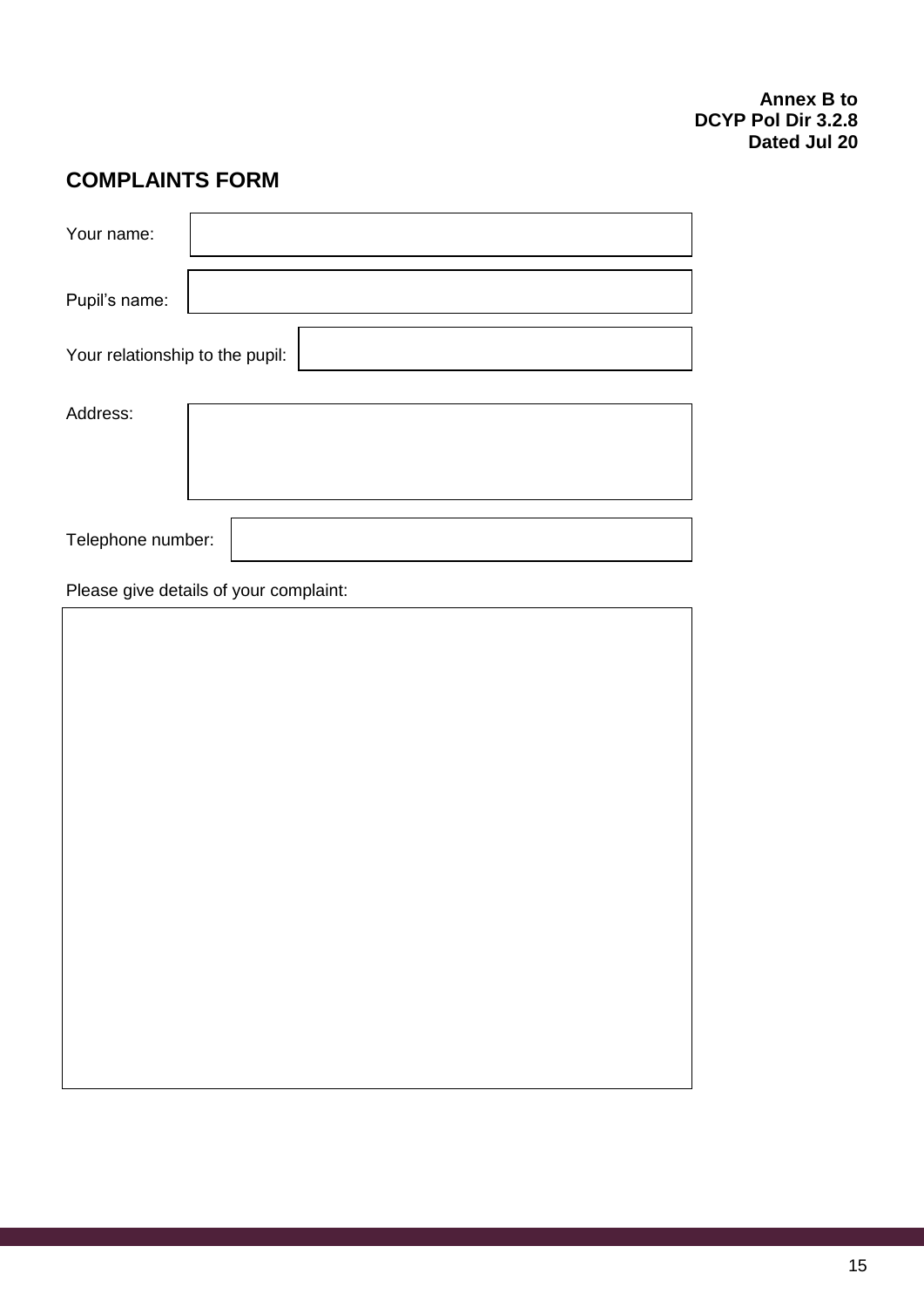What action, if any, have you already taken to try and resolve your complaint? Who did you speak to and what was the response?

What action(s) would resolve your complaint?

Are you enclosing any paperwork? If so, please give details.

| Signature: |  |
|------------|--|
| Date:      |  |

For complaints about actions of a member of staff other than the head teacher/setting manager, send or give this form to the head teacher/setting manager.

For complaints about actions of the head teacher/setting manager, send this form to the Chair of the School Governance Committee.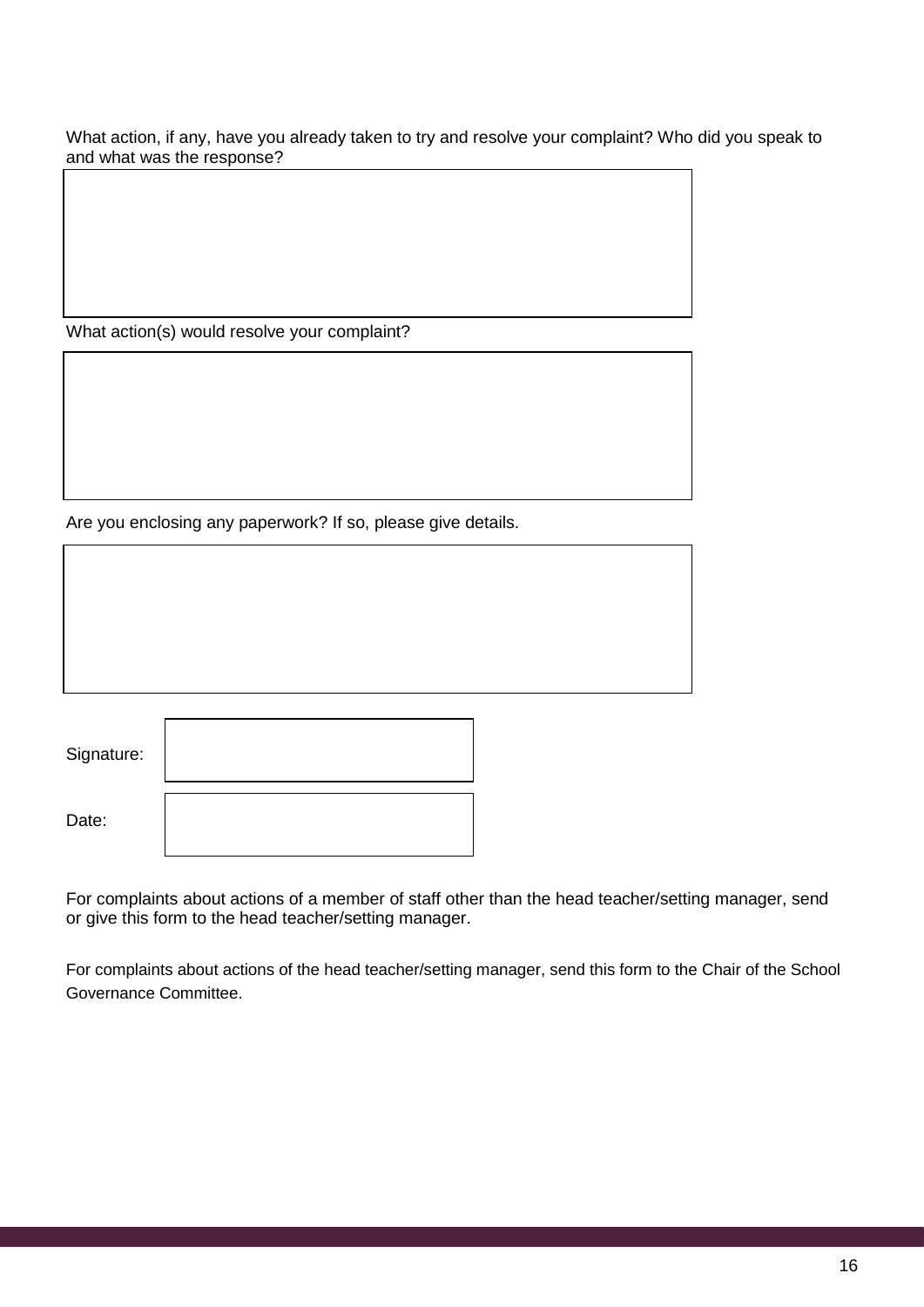### **SCHOOL GOVERNANCE COMMITTEE COMPLAINTS SUB-COMMITTEE HEARINGS - PROCEDURES**

1. The hearing should be as informal as possible.

2. Witnesses are only required to attend for the part of the hearing in which they give their evidence.

3. If either party to the complaint wishes to be accompanied by a friend, colleague or a representative of his/her professional association, this should be allowed.

4. After introductions, the complainant is invited to explain their complaint, and be followed by his/her witnesses (if any).

5. The head teacher/setting manager may question the complainant and the witnesses after each has spoken.

6. The head teacher/setting manager is then invited to explain the school's/setting's actions and be followed by the school's/setting's witnesses. The complainant may question the head teacher/setting manager and the witnesses after each has spoken.

7. The panel members may ask questions at any point.

8. The complainant is then invited to sum up his/her complaint.

9. The head teacher/setting manager is then invited to sum up the school's/setting's actions and response to the complaint.

10. The chair will explain that both parties will hear from the panel within a set time scale.

11. Both parties leave together while the panel decides on the issues.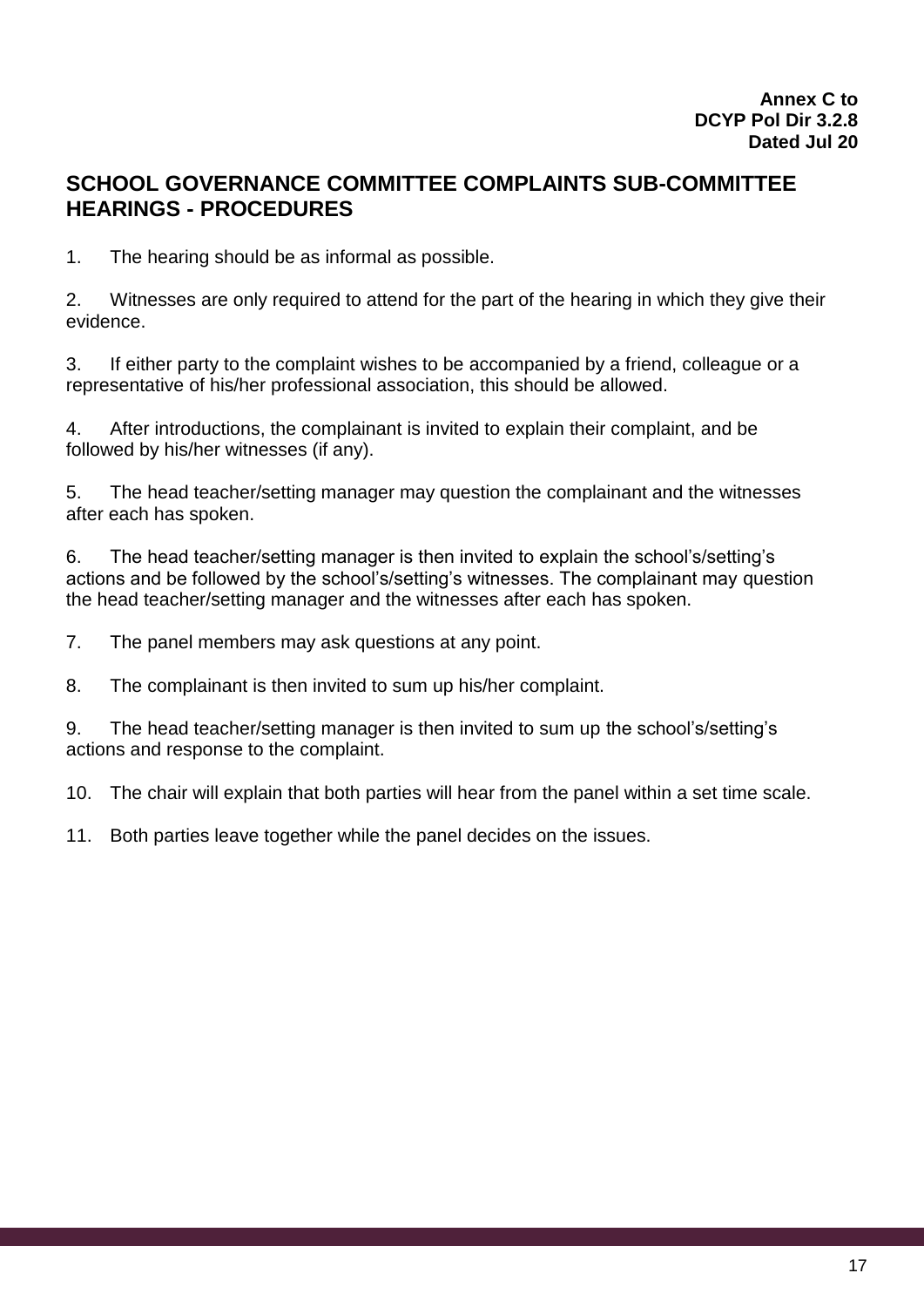# **COMPLAINTS PROCEDURE - TIMETABLE**

If it is not possible to complete a stage within the specified timescale (e.g. where the complaint requires extensive investigation) the complainant should be notified of the reasons for the delay and given a revised timescale for completion.

### *Complaints about actions of a member of staff other than the head teacher/setting manager:*

**Informal Stage**: 15 school days from date complaint first raised.

**Formal Stage One**: 15 school days from date complaint received by head teacher/setting manager.

**Formal Stage Two – Appeal**: 20 school days from the date complaint received by the Chair of the School Governance Committee.

### *Complaints about actions of the head teacher/setting manager:*

**Informal Stage**: 15 school days from date complaint first raised with head teacher/setting manager

**Formal Stage One**: 15 school days from date complaint received by the Chair of the School Governance Committee.

**Formal Stage Two – Appeal**: 20 school days from date complaint received by the Chief Education Officer, MOD Schools.

### *Complaints from pupils:*

Timetable to be specified in school/setting procedures but no longer than timetable for dealing with complaints from parents.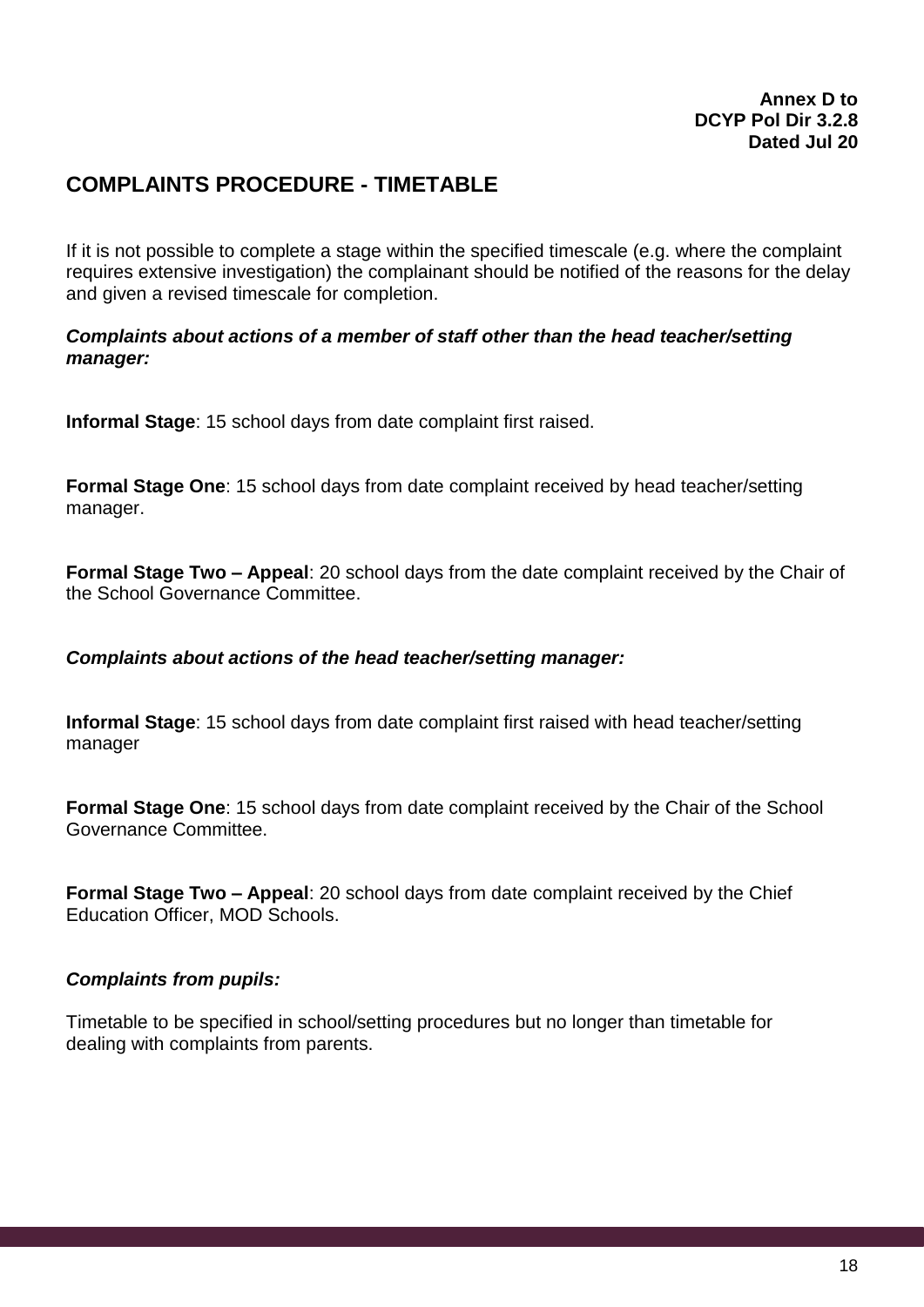### **Model Complaint Letters**

This Letter of Invitation to a Complaints Hearing may be adapted for use during the formal stages of a complaint:

### **Model Letter of Invitation to a School Governance Committee Complaints Hearing**

**Address** 

**Date** 

Dear *Parent,*

Please find enclosed all relevant information relating to the School Governance Sub Committee Complaints hearing which will be convened on *date* at *time* in the *Venue*.

You are welcome to attend the meeting together with a friend or representative. Those present at the meeting will include two School Governance Committee members, a head teacher/setting manager from a different school and a senior representative from HQ DCYP.

A complaint is defined as "dissatisfaction about any aspect of the school's/setting's work." Concerns and complaints may be communicated in writing, by telephone or in person and can be about any aspect of the school's/setting's work. They may be expressed by parents, guardians, neighbours or anyone with an interest in the working of the school/setting.

The majority of concerns/complaints can be dealt with satisfactorily by staff on an informal basis. Where this is not possible, the complaint should be addressed through a formal procedure which sequentially should begin with the head teacher/setting manager or Chair of the School Governance Committee and then a School Governance Sub Committee panel.

### **General Principles**

The following should be observed during the hearing:

a. The aim of the hearing should be to resolve the complaint and achieve reconciliation between the school/setting and the complainant.

b. It is the responsibility of the committee to ensure the hearing is properly minuted.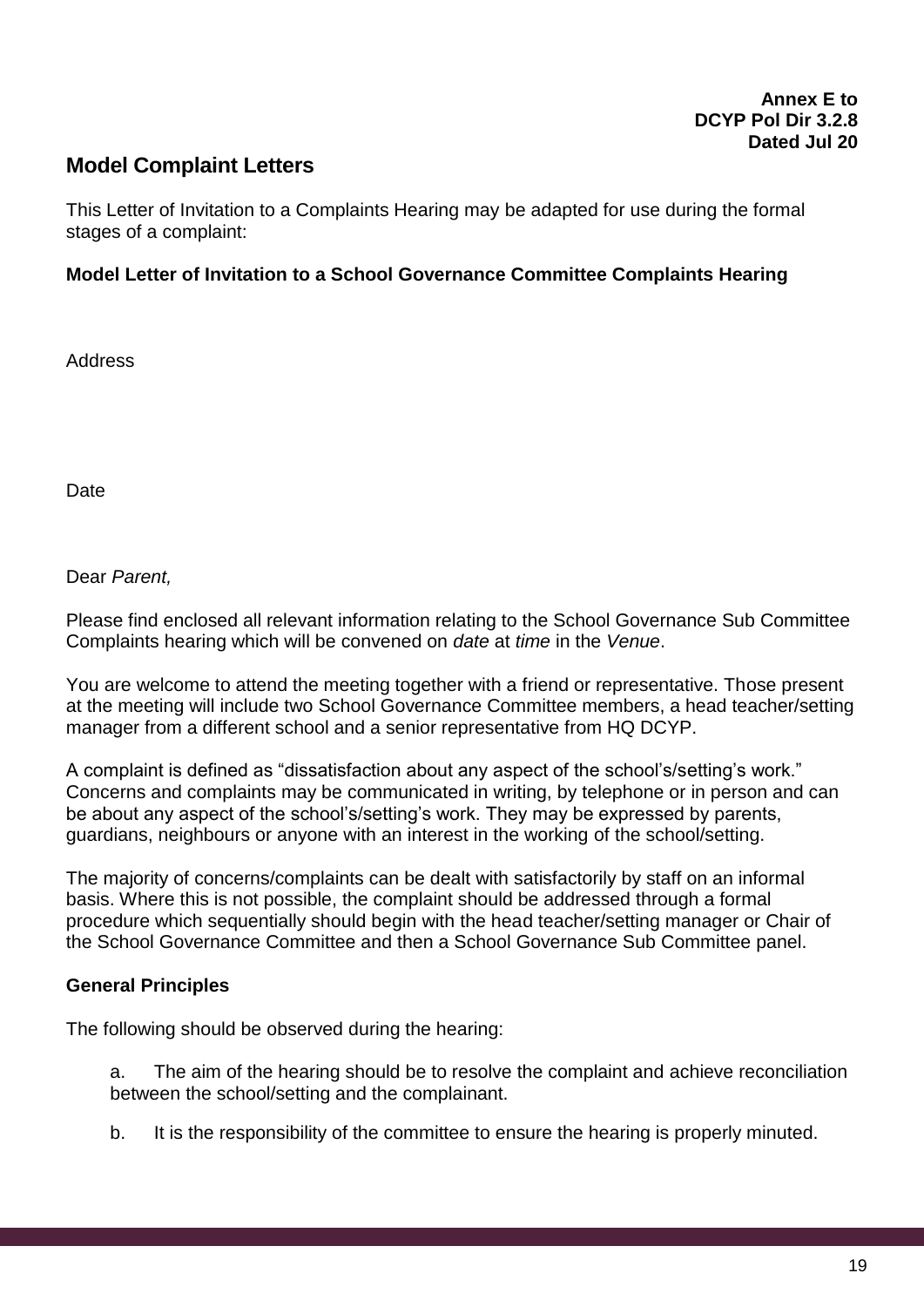c. The complainant may be unused to dealing with groups of people in formal situations. It is recommended that the Chairperson ensures that the procedures are as informal as possible.

d. In the interest of natural justice, the introduction of previously undisclosed evidence or witnesses would be reason to adjourn the meeting so that the other side has time to consider and respond to the new evidence.

### **Order of Hearing**

The following order of hearing will be followed:

- 1. Welcome and introduction by Chairperson of the Governors' Complaints Committee;
- 2. Explanation of the procedure;
- 3. Complainant presents the appeal;
- 4. Questions to complainant by governors and headteacher/setting manager
- 5. Headteacher responds to the complaint;
- 6. Questions to headteacher/setting manager and governors;
- 7. Summing up by the complainant;
- 8. Summing up by the headteacher/setting manager;
- 9. Concluding remarks by the Chairperson of the Governors' Complaints Committee and explanation of what happens next;
- 10. The complainant and headteacher/setting manager are asked to leave.

### **The Decision**

The Committee can:

- 1. Uphold the complaint;
- 2. Uphold it in part; or
- 3. Dismiss it.

The complainant and the head teacher/setting manager will be informed in writing within 5 school days of the hearing.

Yours sincerely

Clerk to the School Governance Committee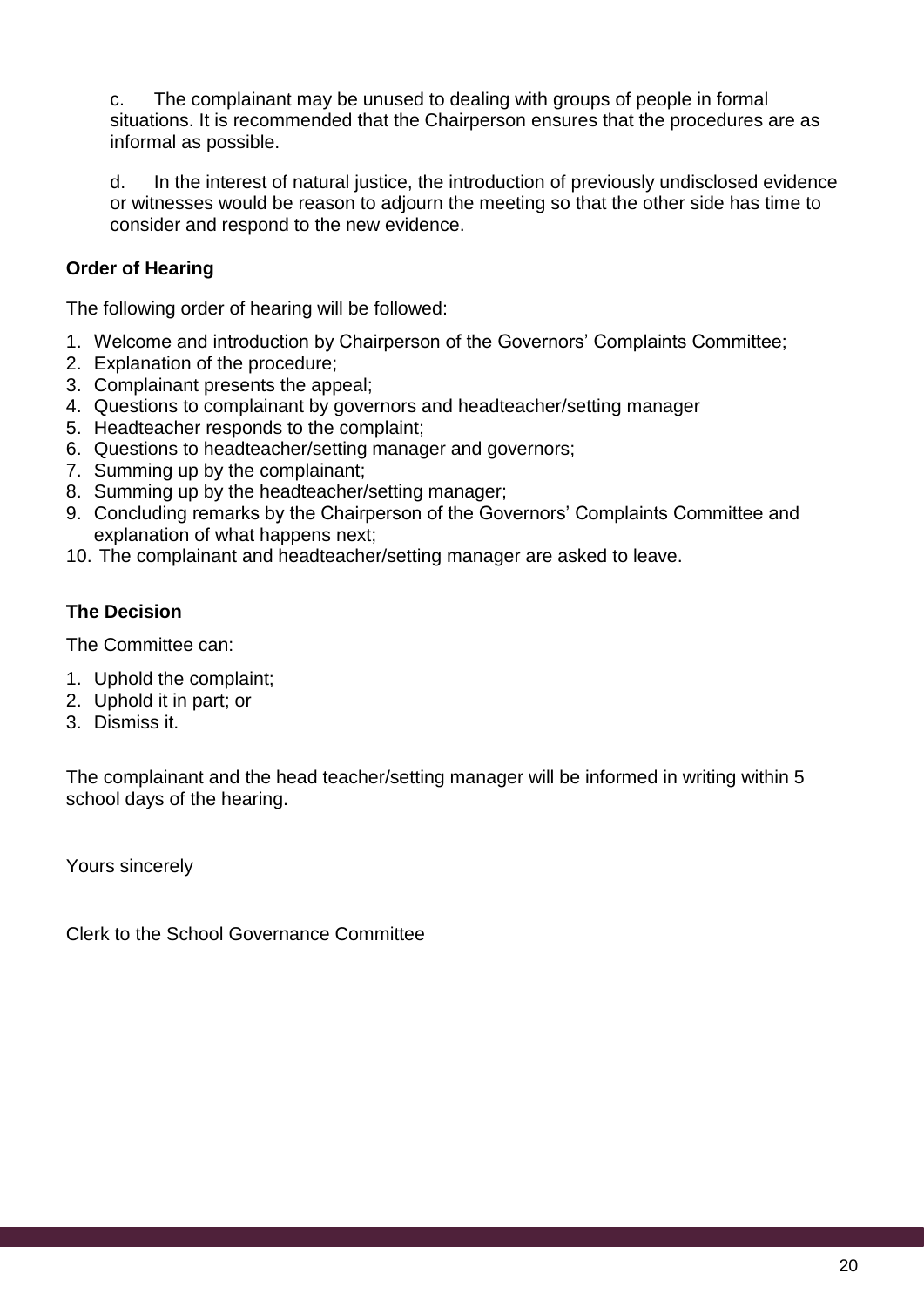These model closure letters may be adapted for use at the Formal stages of a complaint:

### **Model Closure Letter for Formal Stage One.**

Dear *Parent*,

### **FORMAL STAGE 1 COMPLAINT ABOUT Y AND SCHOOL Z**

Thank you for your letter dated… From your letter(s) it is clear that you are still unhappy with the situation. As a result, I have decided to have the matter investigated as part of formal stage one of the school's complaints procedure.

You complain that:

*Summary of complaint to be stated. State each point separately.*

I have completed my investigation and can offer the following response(s) on each of the points you have raised.

- 1. Concerning your complaint that…
- 2. Concerning your complaint that…

It is important that you are clear about what action the school/setting has taken at each stage of the process so far:

Informal stage *State what action was taken in response and the outcome of this.*

Formal stage one

*State what investigative action was taken in response and the outcome of this, including any remedial action to be taken if complaint is upheld.*

I hope this response answers your concerns. Please let me know if you wish me to clarify any points.

In the meantime, if you are still not satisfied with my reply, there is a further stage of the complaints procedure that you can follow. This formal stage two is a review by a panel who will look at the way in which your complaint has been dealt with. The panel will not, however, rehear the whole case. To go to the next stage (formal stage two), you should write to the chair of your School Governance Committee within ten days of the receipt of this letter, giving your reasons why you wish to take your complaint further.

Yours sincerely,